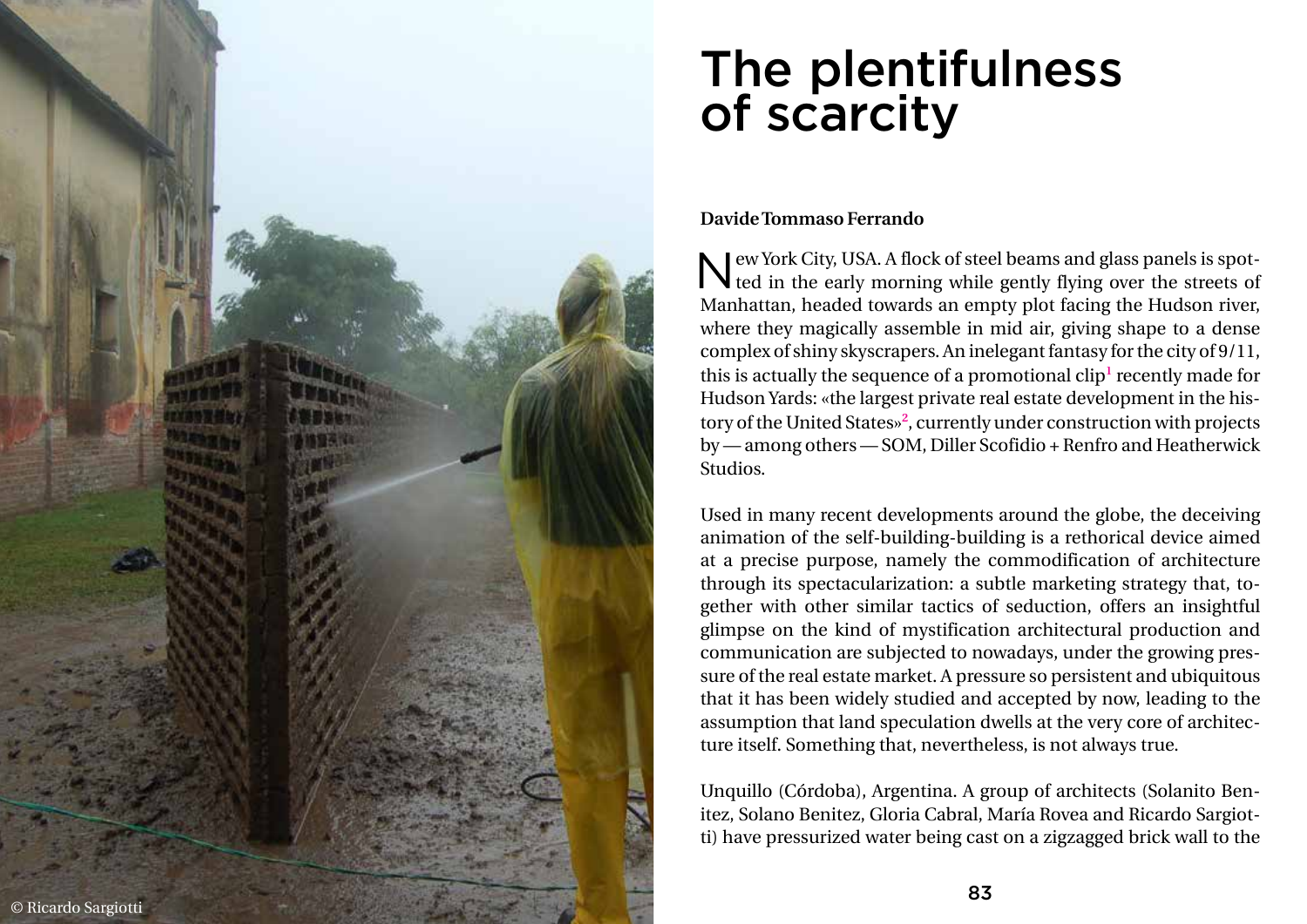point that its bricks disappear, leaving a nude mortar framework as the only trace of the previous structure: a brickwork with no bricks, a transparent concrete wall... how did they do it?

A tiny installation for the MUVA art exhibition (April – May 2014), the "brick wall with its final absence" (*el muro de ladrillos con su ausencia final*) presents many of the elements that characterize the work of Gabinete de Arquitectura, Asunción-based architecture practice founded in 1987 by Solano Benitez, which he now runs together with his partner, Gloria Cabral, and his son Solanito.The project, in fact, recurs to local materials that are cheap and easy to find (mud and concrete); it employs them in a rational but experimental way (the bricks "disappear" because they are made of dried mud — a material that is easily disintegrated by water —, while the mortar resists because it's made of concrete); it optimizes their use (the bricks' mud, once dissolved, falls back to the ground where it was originally taken from, being ready to be used again); it innovates their structural behaviour (the remaining mortar framework performs as an unusual construction system); it reaches, by doing so, an unexpected formal configuration (a wall made of holes); and it expresses a poetic condition (the project as a celebration of the idea of "absence") by means of its physical presence.

Geographically and ideologically far from the global "starchitecture" market, which they look at with unconcealed sarcasm, the work of GabDeArq is deeply rooted in the environmental, economic and technological conditions of Paraguay, which define the limits inside of which they are managing to develop an architectural research of great interest and relevance for our times.

Observed from a historical perspective, it could be maintained that the work of GabDeArq falls within Kenneth Frampton's category of Critical Regionalism, whose fundamental strategy is «to mediate the impact of universal civilization with elements derived indirectly from the peculiarities of a particular place [finding inspiration] in

such things as the range and quality of the local light, or in a tectonic derived from a peculiar structural mode, or in the topography of the given site»**<sup>3</sup>** . As a matter of fact, all these conditions characterize the architecture of GabDeArq, although it is important to stress how the way in which they «mediate universal civilization with local culture», isn't the outcome of an *arrière-garde* stance (one which, in Frampton's words, critically distances itself from the drawbacks of both poles), but rather the result of the architects' «optimum use of [the available] universal technique» in a context intrinsically defined by scarcity. I'll explain myself.

One of the most recognizable features of the architecture of GabDeArq is the use of brick as construction material. Rather than being an ideological choice meant to engage in a dialogue with the local tradition (in Paraguay, brick building became important in the 16th Century, when commercial ships heading to England would leave on ground the bricks used as ballast on the westward trip), it is instead the vast

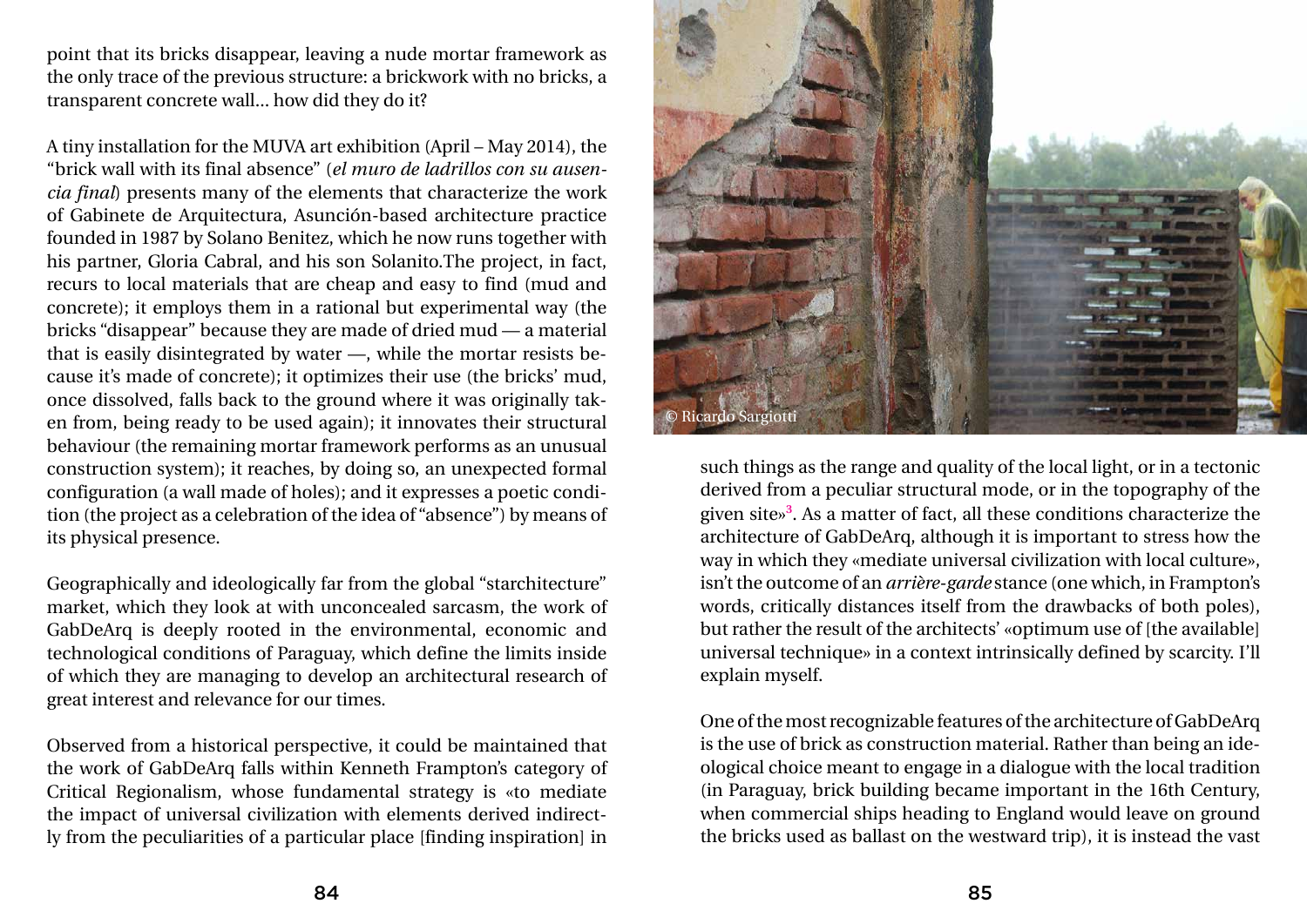and cheap availability of such material, what explains its systematic employment in projects that, in the architects' words, are substantially aimed at «making bricks do things we didn't know they could do».

This last sentence is of great importance, as it explains the fundamentally experimental approach of GabDeArq, whose work is based on trial-and-error processes meant to bring bricks to their structural limits, given that «the only relation we have with matter is the possibility to imagine a different condition for it», as Benitez claims, adding that «an architecture that is not experimental, is useless». The fact is that Benitez is not interested in bricks per se, but rather in the possibilities to express human intelligence that are allowed by the experimental use of bricks. As he says, quoting a Paulo Mendes da Rocha's joke on a famous sentence by Louis Kahn, «the brick doesn't desire anything, it is stupid! It's the action of man that can transform matter into monument» (*el ladrillo no desea nada, es tonto! Es la acción del hombre la que puede transformar la materia en monumento*).

Intelligence, as Benitez claims, is not only the condition that we all share: it is also what allows us to overcome the material and cultural restrictions that define the way in which we understand — and therefore transform — reality. Using imagination as a tool, intelligence is infact capable of questioning the very boundaries of the problems we are confronted with, transforming what would be traditionally understood as a limit — a low budget, a provision of materials with poor mechanical properties, a rudimental technology at disposal, etc. — into a field of opportunities for innovation. It is in this sense that, when referring to the research of GabDeArq, Benitez admits that what he's interested in is the construction of «an overcoming human condition» (*una condición humana superadora*), rather than in the construction of a bricks and concrete building, tying the ethical dimension of his work with its capacity to provide exemplary evidences of what intelligence can actually do, when applied in architectural terms.

As a matter of fact, there's practically no GabDeArq design that doesn't show this tension towards an overcoming condition. In the project for their own office, given the very small budget at disposal, the architects had to find a way to build 100 square meters for the same cost of 15, which they did, by reducing the amount of bricks needed thanks to the optimization of the structural system (the frames of the two *fenêtres en bande*, for example, behave as beams, allowing the perimetral walls to be thinner but stiffer), as well as by using reclaimed materials and manually prefabricated elements. In the project for the Teletón Rehabilitation Center, among other experiments, they invented a structural system made of triangular brick modules, which could be easily prefabricated on site and then assembled on a wooden formwork, giving form to the beautiful reticular vault under which runs the path that leads from the site entrance to the main building of the complex. In the project for the house of Benitez's mother, the cheap bricks used for the ceramic and concrete roof of the living room have been laid diagonally on the formwork, so that their vertical proyection could be from 1 to 1,5 cm higher, and therefore improving, although slightly, their structural performance.